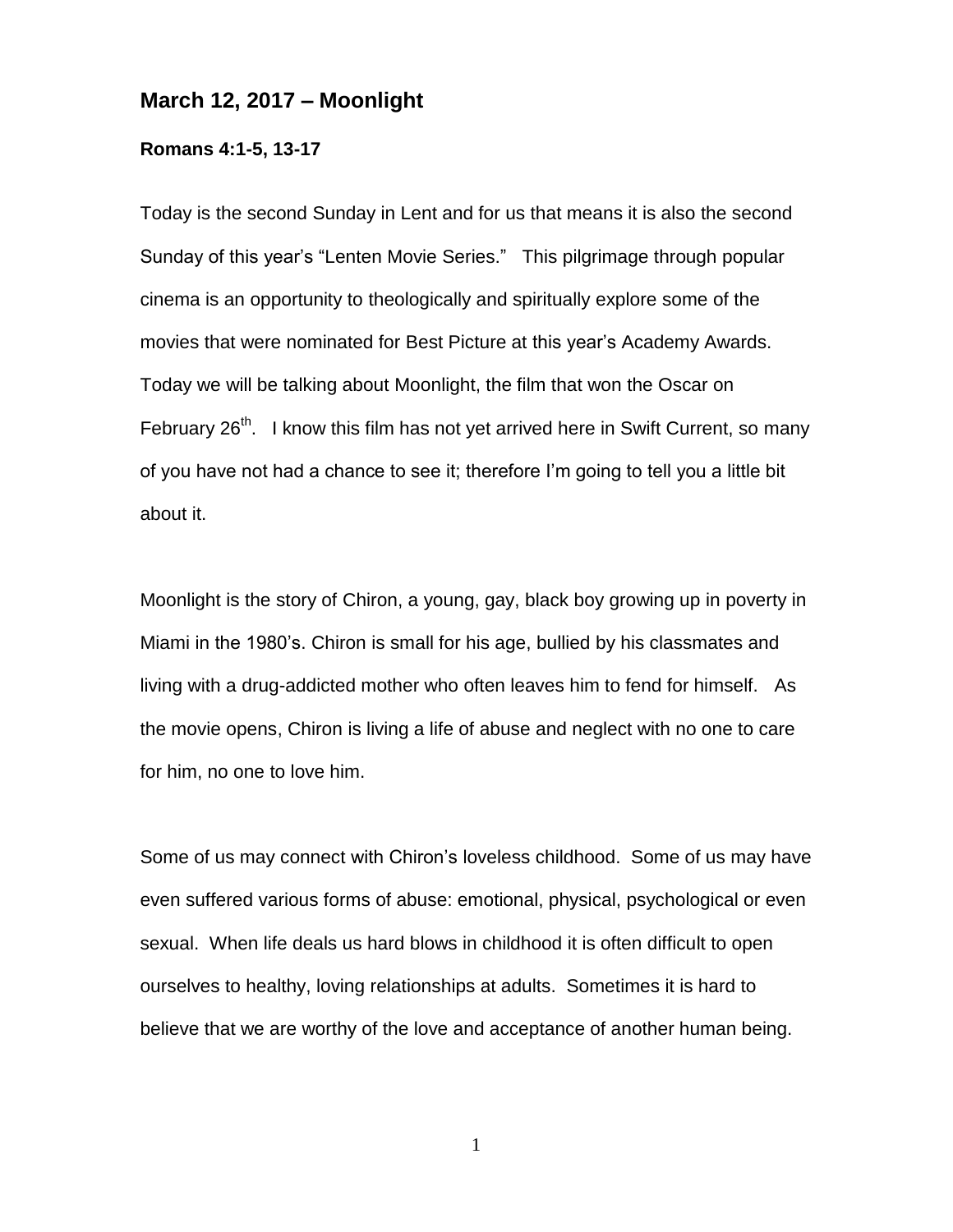Sometimes our hurt and our anger at the world is so great that we are unable to let anyone in… not even God.

.

Even those of us who come from a relatively normal childhood have scars that make trust and vulnerability difficult. We may believe that love and acceptance comes from following the rules, from doing what is expected of us, from fitting into society's norms. So we try to earn the love and respect of others through our skills, our accomplishments, or even our morals. We keep ourselves busy doing, because it is difficult for us to accept that we are worthy of love just because of our being. Even in our spiritual life we are convinced that God's love is conditional on how we live or pray or serve.

The early church in the city of Rome was obviously dealing with a similar issue. They were trying to decide if you had to be an Israelite and a follower of the Jewish law in order for God to accept and love and forgive you. They were asking if it was possible for God to love even those who didn't follow all their rules: weren't circumcised, didn't wear the right clothes, ate forbidden foods, and therefore were obviously unclean by the standards of Jewish law. Could these outsiders, these Gentiles be justified, be saved, be accepted, loved and forgiven by God?

In response to these questions, Paul wrote this letter to the Romans and talked about the ancestors of all Jews: Abraham and, his wife, Sarah. He said, "Certainly if they were justified by their deeds they had grounds for boasting – but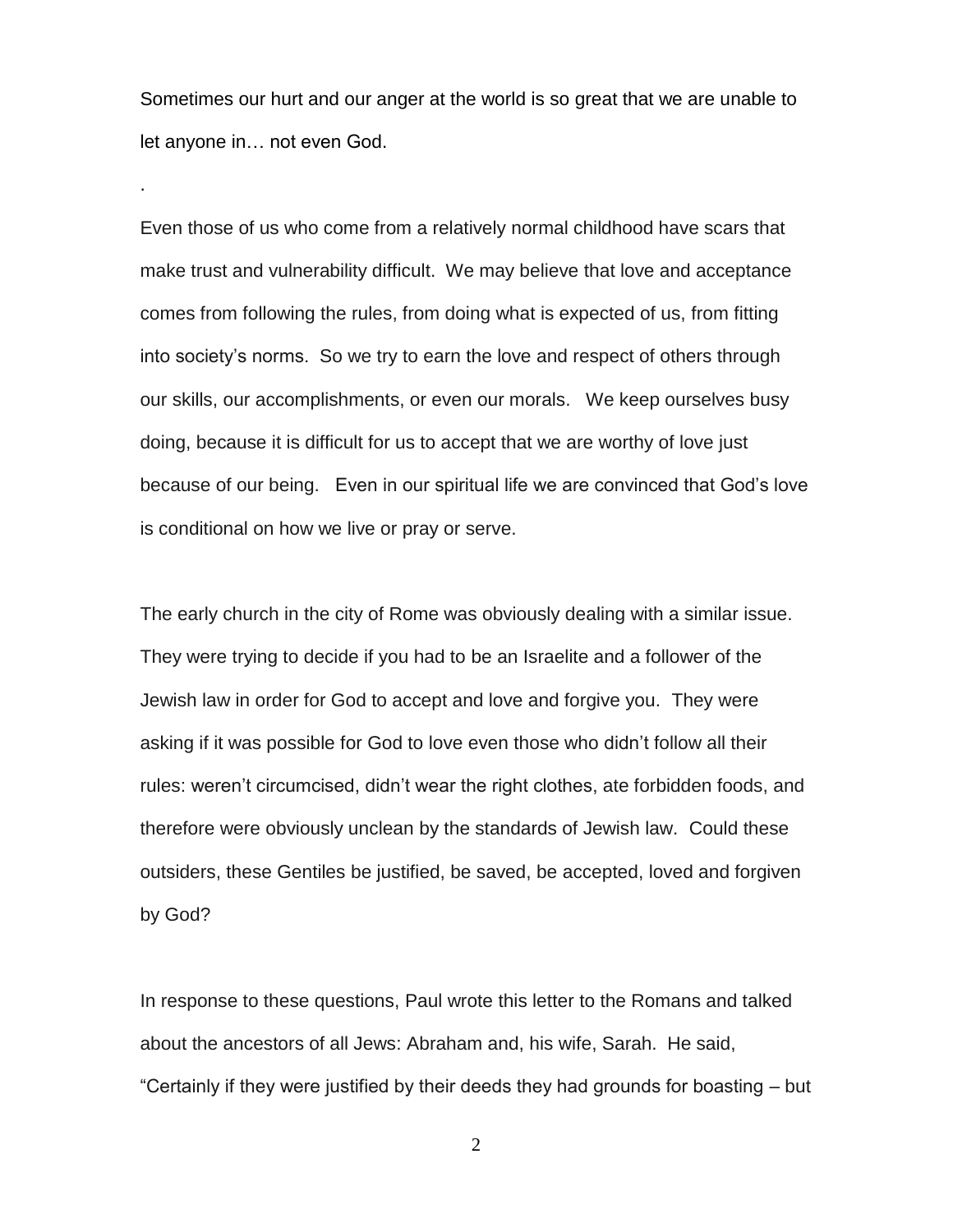not in God's view." You see Abraham and Sarah did many acts that demonstrated their love and faithfulness to God. In fact, at the age of 75, Abraham gathered all his belongings, left his homeland and travelled to a distant country in order to follow God's call. Abraham left everything he knew for God. But Paul argued that God didn't love and forgive Abraham because of his actions. Instead, he wrote "everything depends on faith; everything is grace." Paul told the church in Rome that Abraham and Sarah received God's love because they believed and had faith that the Ground of their Being, their God, would love them unconditionally. God's love is not conditional on what rules we follow, how we act or even how we are perceived by our neighbours. God's grace is available to anyone who trusts, who believes enough to fall into the Holy Spirit's waiting arms

One day, while hiding from his bullies in an abandoned shack, Chiron is found by a large black man named Juan. Juan, the local drug dealer, takes Chiron home to his girlfriend; they feed the hungry frightened boy and let him stay with them until the next morning. This couple demonstrates a kindness that Chiron has not experienced before and their home becomes the only place where Chiron can find acceptance, safety and security.

The most beautiful scene in the film, at least for me, is one where Juan takes Chiron to the beach and teaches him how to swim. *(next slide)* We see this large black man tenderly holding Chiron's small fragile body and encouraging him to relax and trust in the strength of his arms and in the buoyancy of the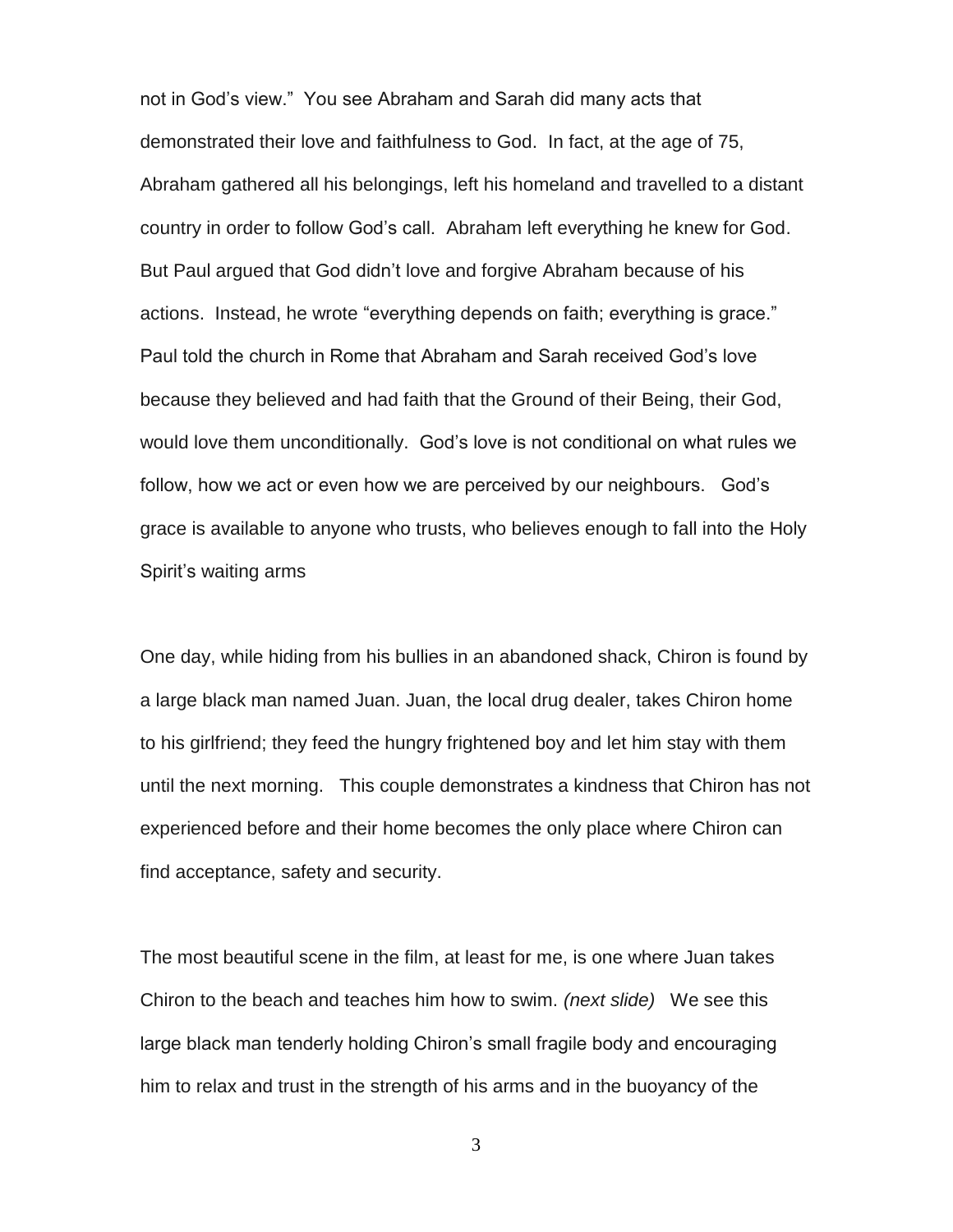water. As we all know, it is only when we relax and allow the water to hold us that we are able to float and swim. In this scene we see Chiron learn to trust and accept that someone else, something else was there to hold him and, in that moment, he was not alone.

As the movie continues we watch Chiron grow into a teenager *(next slide)*, we learn that Juan has died a violent death and we see that Chiron's mother has turned to prostitution to support her addiction. Chiron continues to be bullied by his classmates and struggles with his sexual orientation. At the end of that second act, it seems as if his life is spiraling out of control.

Then, in the third act of the movie, Chiron returns as an adult. It is obvious that the shy, frightened boy and the struggling teenager are still there behind a more mature and stoic façade. He is surviving in the only way he knows how. Chiron starts getting frequent calls from his mother, who asks him to come see her at the drug treatment center where she now lives. Chiron decides to visit her. When his mother apologizes for the way she treated him, Chiron demonstrates incredible grace by hugging her and accepting her apology.

This is the first sign that Chiron, the adult, may still have within him a spark of the love and the acceptance that he received from Juan. This is the first sign that he may have the ability to eventually know the beauty of a truly loving and accepting relationship. It is the first sign of hope for this deeply wounded young man.